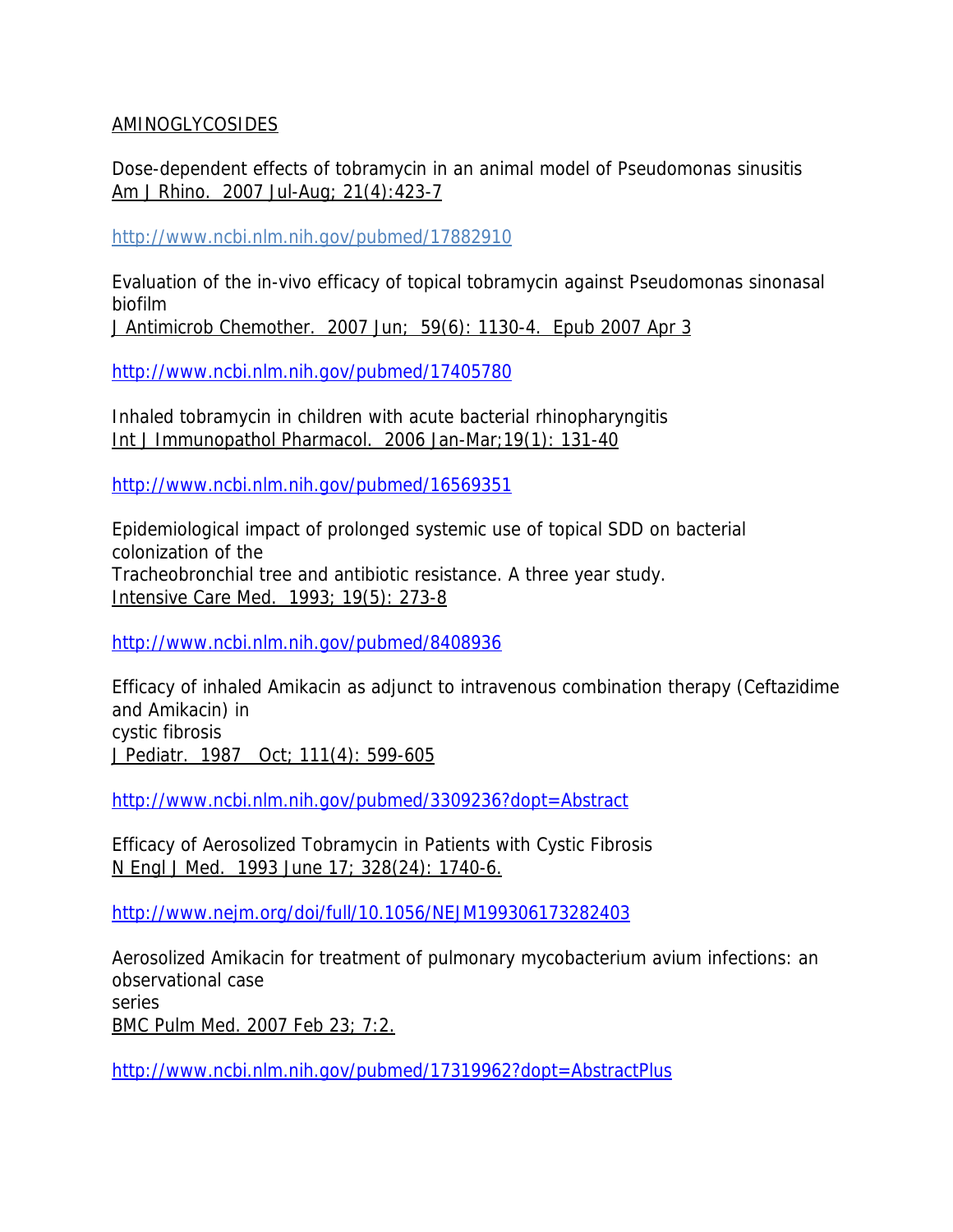Control of emergence of multi-resistant gram-negative bacilli by exclusive use of Amikacin

Am J Med. 1986 Jun 30; 80(6B): 71-5.

http://www.ncbi.nlm.nih.gov/pubmed/3089006?dopt=AbstractPlus

## **ANTIFUNGALS**

Influence of amphotericin B on the ciliary beat frequency of nasal mucosa Laryngoscope. 2004 Nov; 1149110: 1964-6

http://www.ncbi.nlm.nih.gov/pubmed/15510023

Fluconazole nasal spray in the treatment of allergic fungal sinusitis: a pilot study Ear Nose Throat J. 2004 Oct; 83(10): 692, 694-5

http://www.ncbi.nlm.nih.gov/pubmed/15586870

Use of antifungal therapy in hospitalized patients. Results prior the marketing of fluconazole Ann Pharmacother. 1994 Feb;28(2): 252-60.

http://www.ncbi.nlm.nih.gov/pubmed/8173147

Characterization and pharmacokinetic analysis of aerosolized aqueous voriconazole solution Eur J Pharm Biopharm. 2009 May; 72(1): 199-205.

http://www.ncbi.nlm.nih.gov/pubmed/19348016

### CEPHALOSPORINS

Rabbit streptococcus pneumonia keratits model and topical therapy Invest Opthalmol Vis Sci. 1998 Oct; 39(11): 2012-7.

http://www.ncbi.nlm.nih.gov/pubmed/9761279

Topical use of antibiotics for paranasal sinusitis Rhinol Suppl. 1992; 14: 77-81.

http://www.ncbi.nlm.nih.gov/pubmed/1389406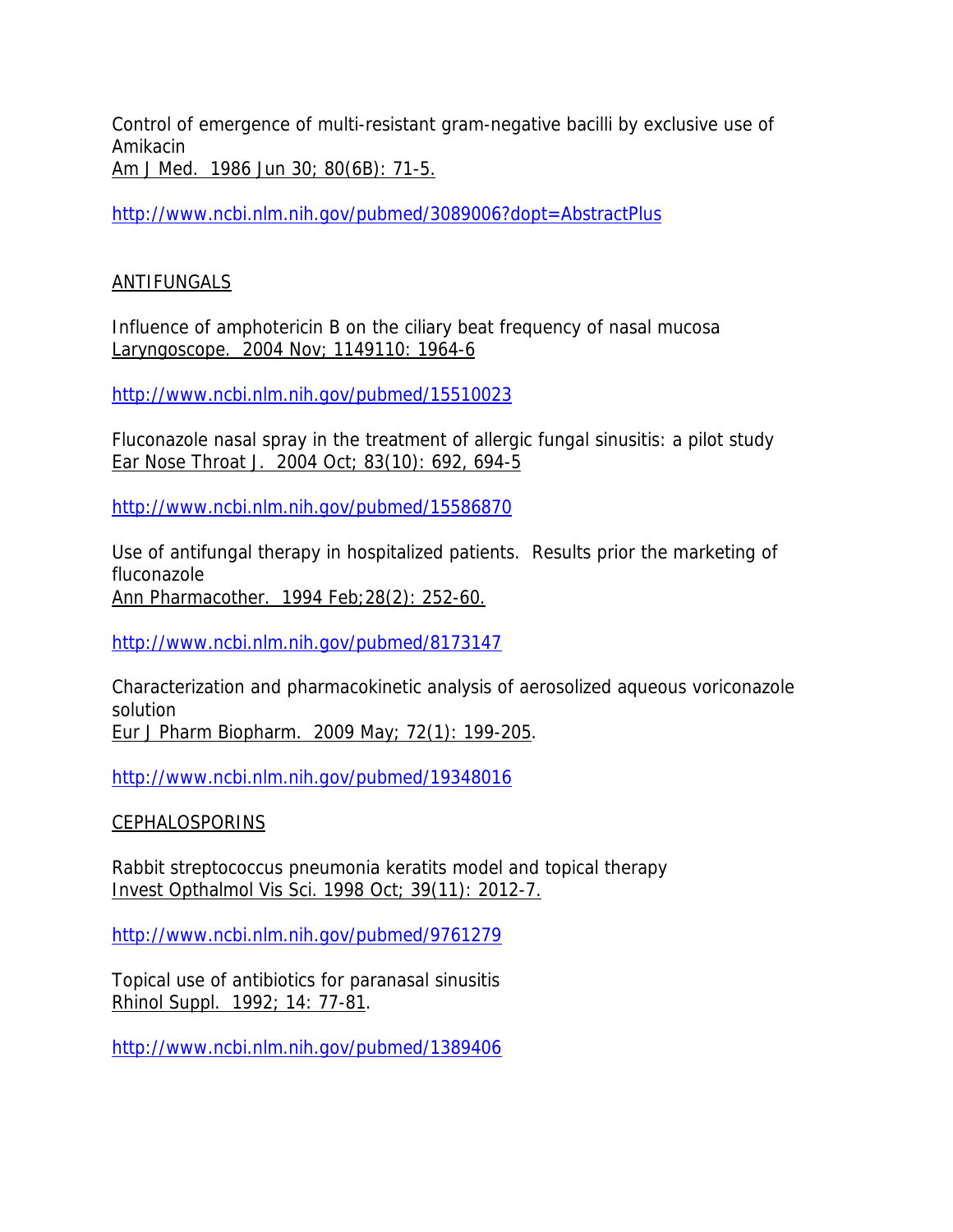### CORTICOSTEROIDS

Clinical trial comparing fluticasone and esomeprazole therapies for EE

http://clinicaltrials.gov/ct2/show/NCT00123656?cond=%22Esophagitis%22&rank=17

The effect of topicl fluticasone on nasal nitric oxide levels in a patient with allergic rhinitis Ear Nose Throat J. 2003 Aug; 82(8): 592-7.

http://www.ncbi.nlm.nih.gov/pubmed/14503095

The pharmacological basis for the treatment of perennial allergic rhinitis and nonallergic rhinitis with topical corticosteroids Allergy. 1997;52(36 Suppl): 33-40.

http://www.ncbi.nlm.nih.gov/pubmed/9212861

Topical steroid drops for the treatment of sinus ostia stenosis in the postoperative period Am J Rhinol. 2006 Nov-Dec; 20(6): 563-7.

http://www.ncbi.nlm.nih.gov/pubmed/17181093

Corticosteroids in the management of upper respiratory allergy: the emerging role of steroid nasal sprays Otolaryngol Head Neck Surg. 1992 Dec; 107(6 Pt2): 855-9; discussion 859-60.

http://www.ncbi.nlm.nih.gov/pubmed/1470466

**MACROLIDES** 

Inhaled azithromycin therapy J Aerosol Med. 2006 Spring; 19(1): 54-60

http://www.ncbi.nlm.nih.gov/pubmed/16551215

Efficacy of long-term administration of clarithromycin in the treatment of intractable chronic sinusitis Acta Otolaryngol Suppl. 1996; 525:73-8.

http://www.ncbi.nlm.nih.gov/pubmed/8908275?dopt=Citation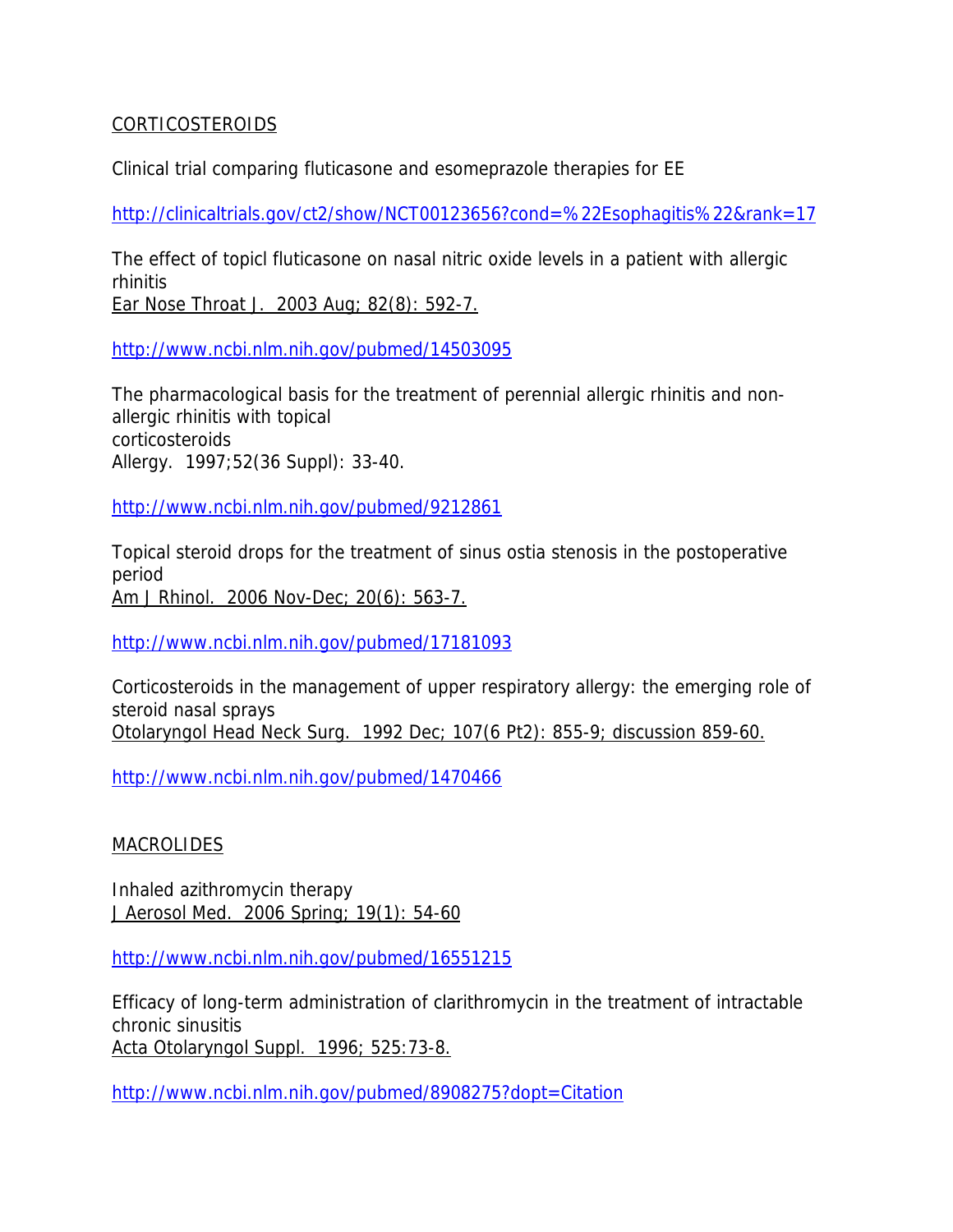Tissue reparative Effects of Macrolide Antibiotics in Chronic Inflammatory Sinopulmonary Diseases Chest. 2003; 123:261-265.

http://journal.publications.chestnet.org/article.aspx?articleid=1081195

Inhibitory effect of macrolide antibiotics on biofilm formation by Pseudomonas aeruginosa Nippon Jibiinkoka Gakkai Kaiho. 1998 Jan; 101(1): 25-36.

http://www.ncbi.nlm.nih.gov/sites/entrez?cmd=Retrieve&db=PubMed&list\_uids=94934 36&dopt=Citation

#### MUPIROCIN

In vitro activity of mupirocin on clinical isolates of Staphylococcus aureus and its potential implications in chronic rhinosinusitis Laryngoscope. 2008 Mar; 118(3): 535-40

http://www.ncbi.nlm.nih.gov/pubmed/18090864

The preventative effects of mupirocin against nasotracheal intubation-related bacterial carriage Anesth Analg. 2003 Jul;97(1): 222-5, table of contents.

http://www.ncbi.nlm.nih.gov/pubmed/12818970

Reduction in gram-positive pneumonia and antibiotic consumption following the use of a SDD protocol including nasal and oral mupirocin Eur J Emerg Med. 2011 Sep; 8(3): 203-14.

http://www.ncbi.nlm.nih.gov/pubmed/11587466

Efficacy of nasal Staphylococcus aureus eradiction by topical mupirocin in patients with perennial allergic rhinitis Ann Allergy Asthma Immunol. 2008 Jun; 100(6):608-11.

http://www.ncbi.nlm.nih.gov/pubmed/18592827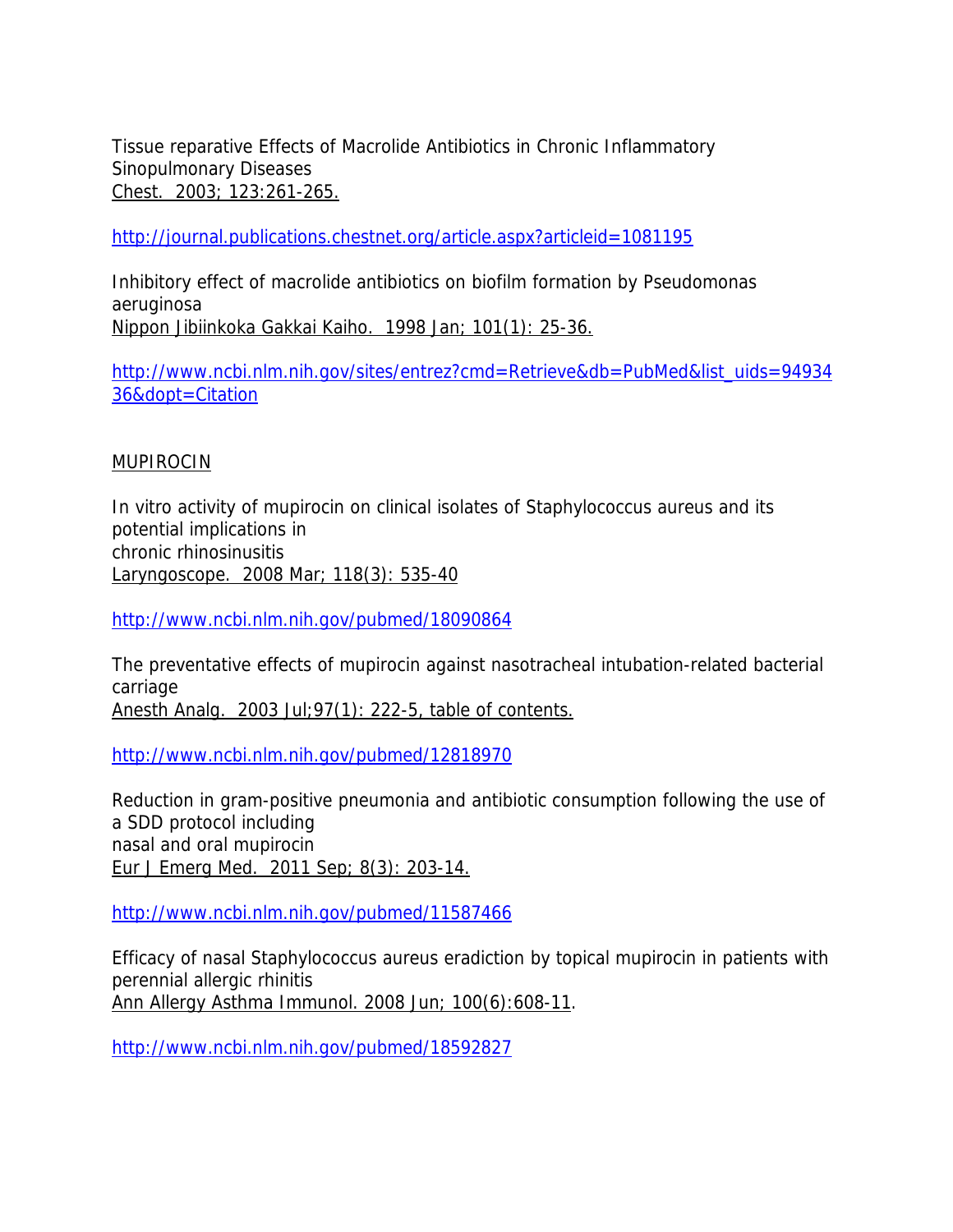Nasal lavage with mupirocin for the treatment of surgically recalcitrant chronic rhinosinusitis Laryngoscope. 2008 Sep; 118(9): 1677-80.

http://www.ncbi.nlm.nih.gov/pubmed/18545212

# NASAL INFECTIONS

Beneficial effects of antibiotics on ciliary beat frequency of human nasal epithelial cells exposed to bacterial Toxins.

J Pharm Pharmacol. 2008 Apr;60(4): 437-43.

http://www.ncbi.nlm.nih.gov/pubmed/18380915

Evidence-based recommendations for antimicrobial nasal washes in chronic rhinosinusitis Am J Rhinol. 2006 Jan-Feb;20(1): 1-6.

http://www.ncbi.nlm.nih.gov/pubmed/16539286

Health Matters – National Institute of Allergy and Infectious Diseases NIH/Us Department of Health and Human Services

http://www.niaid.nih.gov/topics/Pages/default.aspx

Microbiology of chronic sinusitis Acta Otorhinolaryngol Belg. 1997;51(4): 239-46.

http://www.ncbi.nlm.nih.gov/entrez/query.fcgi?cmd=Retrieve&db=PubMed&list\_uids=9 444372&dopt=Citation

Antimicrobial resistance in bacterial chronic sinusitis Am J Rhinol. 1998 Jul-Aug; 12(4): 243-8.

http://www.ncbi.nlm.nih.gov/entrez/query.fcgi?cmd=Retrieve&db=PubMed&list\_uids=9 740916&dopt=Citation

Endoscopically guided cultures in chronic sinusitis Am J Rhinol. 1998 Jul-Aug 12(4): 233-41.

http://www.ncbi.nlm.nih.gov/entrez/query.fcgi?cmd=Retrieve&db=PubMed&list\_uids=9 740915&dopt=Citation